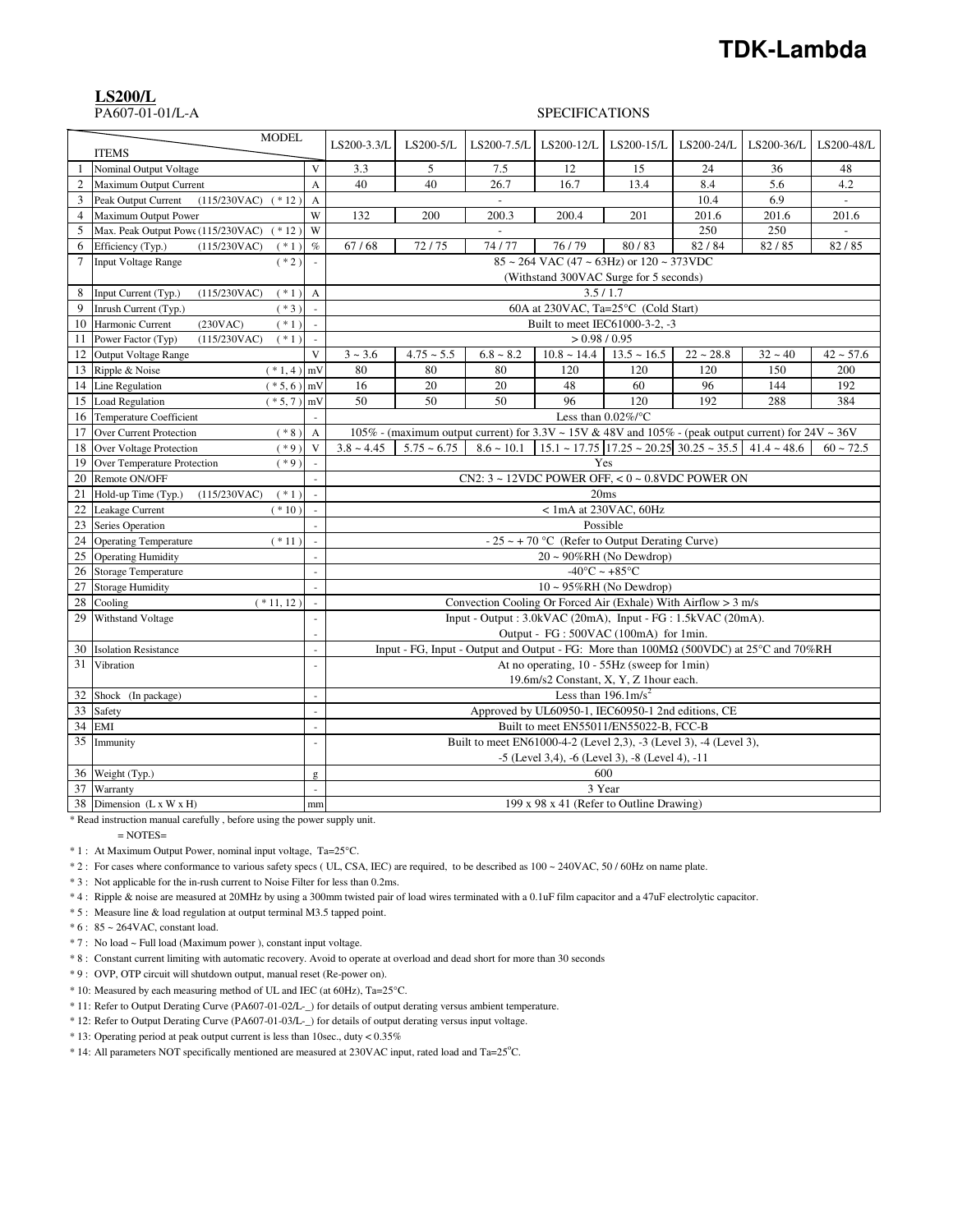## **LS200/L**

PA607-01-02/L OUTPUT DERATING

|                  | $LOAD$ $%$        | INOTE : CUSTOMER AIR FLOW SHOULD COOL DOWN<br>ALL THE COMPONENT EVENLY. READ |
|------------------|-------------------|------------------------------------------------------------------------------|
| Ta $(^{\circ}C)$ | <b>MOUNTING A</b> | <b>INSTRUCTION MANUAL FOR DETAILS.</b>                                       |
| $-25 \sim 50$    | 100               | STANDARD MOUNTING (A)                                                        |
| 70               | 60                |                                                                              |

\*COOLING : CONVECTION COOLING

| Ta $(^{\circ}C)$ | LOAD(%)                             | STANDARD MOUNTING     |
|------------------|-------------------------------------|-----------------------|
| $-25 \sim 40$    | 65 (3.3V, 5V & 7.5V), 70 (OTHERS)   | STANDARD MOUNTING (A) |
| 50               | 50.5 (3.3V, 5V & 7.5V), 70 (OTHERS) |                       |
| 65               | 30 (3.3V, 5V & 7.5V), 44 (OTHERS)   |                       |
| 70               | $-(3.3V, 5V & 7.5V), 35 (OTHERS)$   |                       |